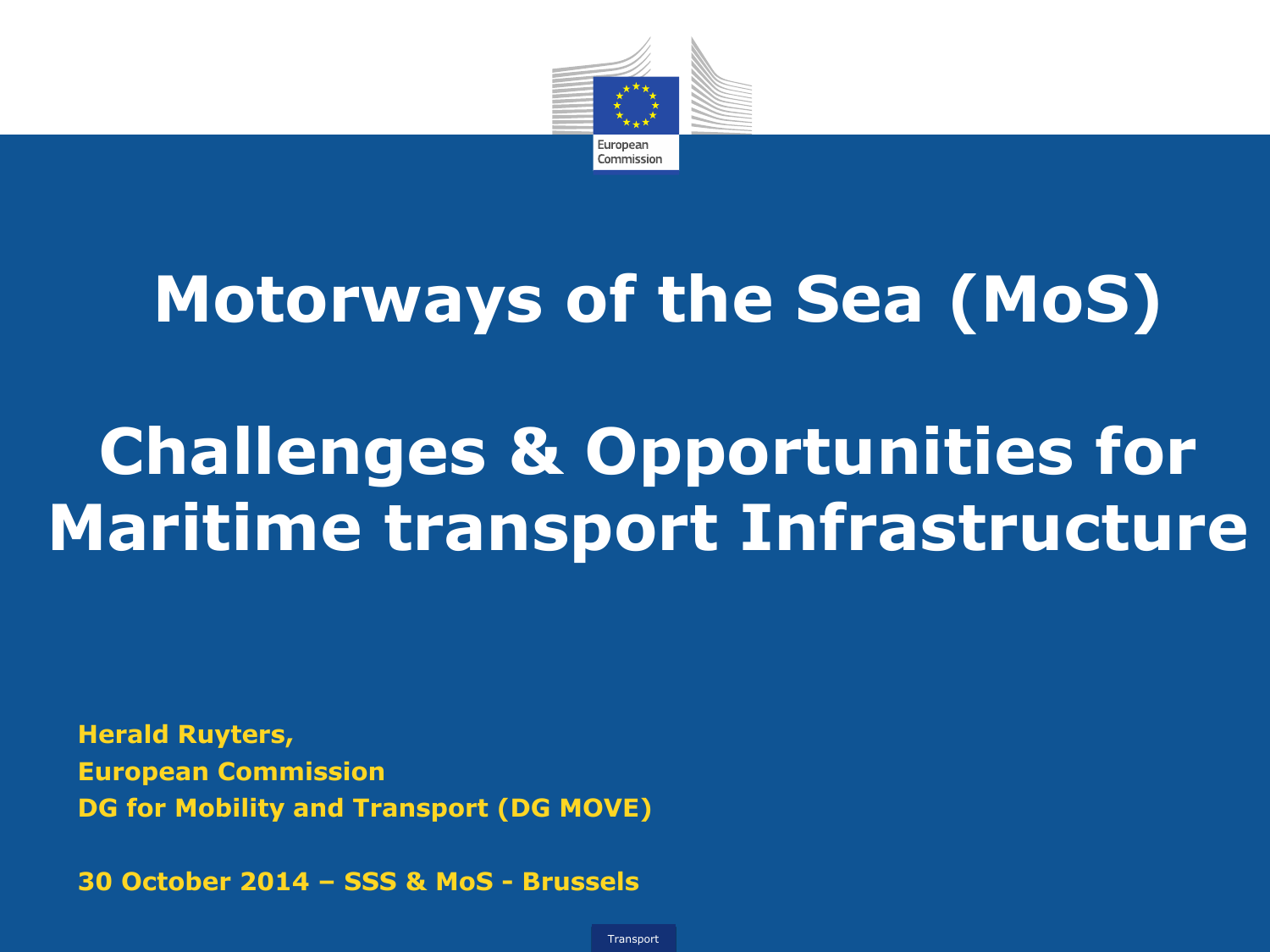

## **The key elements of the TEN-T guidelines**

*Support implementation of Transport White Paper through new infrastructure policy including:*

**Dual layer approach based on an objective methodology: core and comprehensive network Common deadlines to achieve network (2030/2050) Ambitious standards for all infrastructures Corridors and coordinators for implementation**

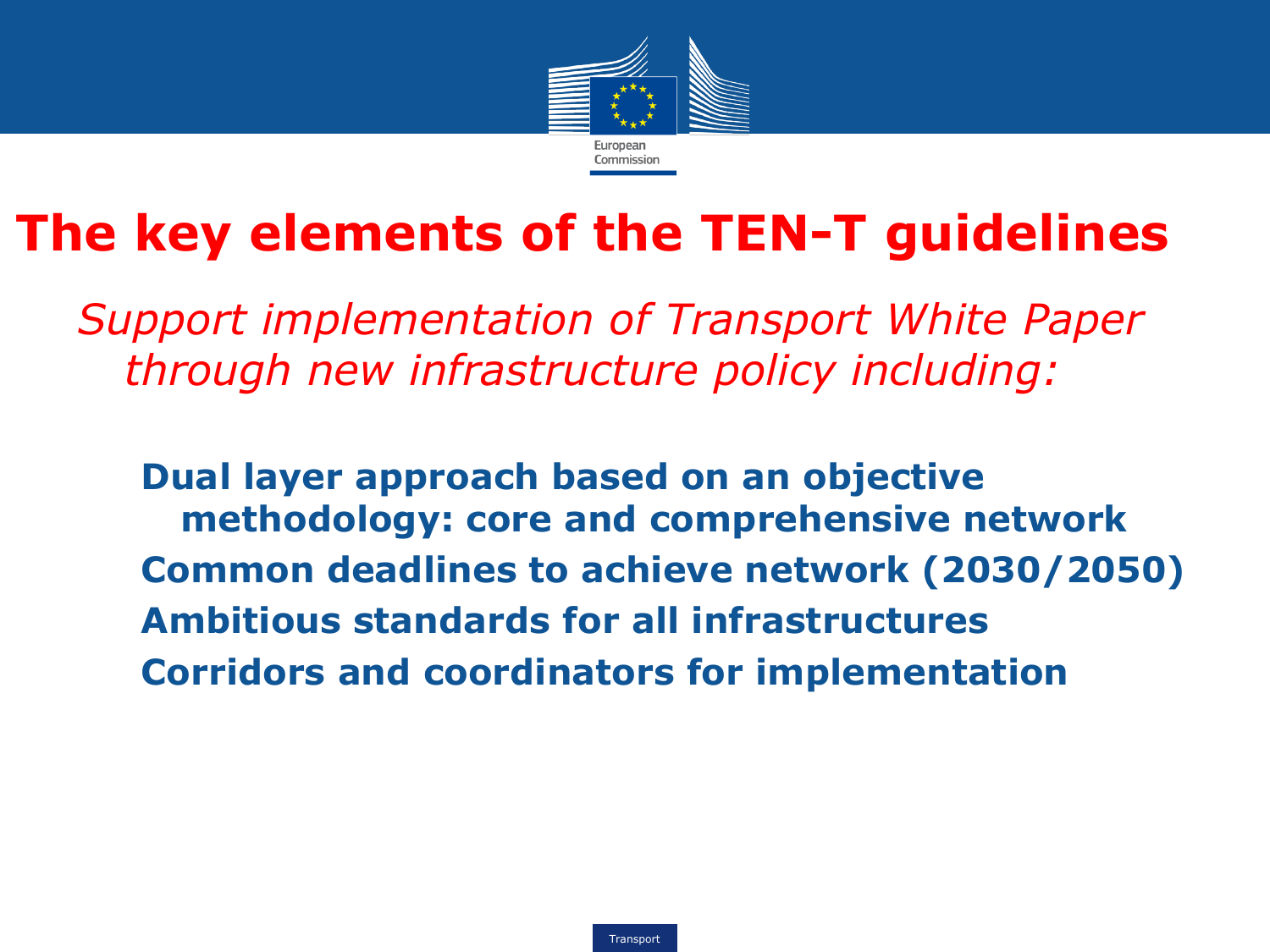

## **Maps: eligibility and concentrated action**

• *A core and comprehensive network based on an objective methodology*

- **Commission proposed and Parliament and Council accepted and adjusted the methodology**
- **Comprehensive network to ensure accessibility to all regions**
- **Core network focussing on strategically most important parts**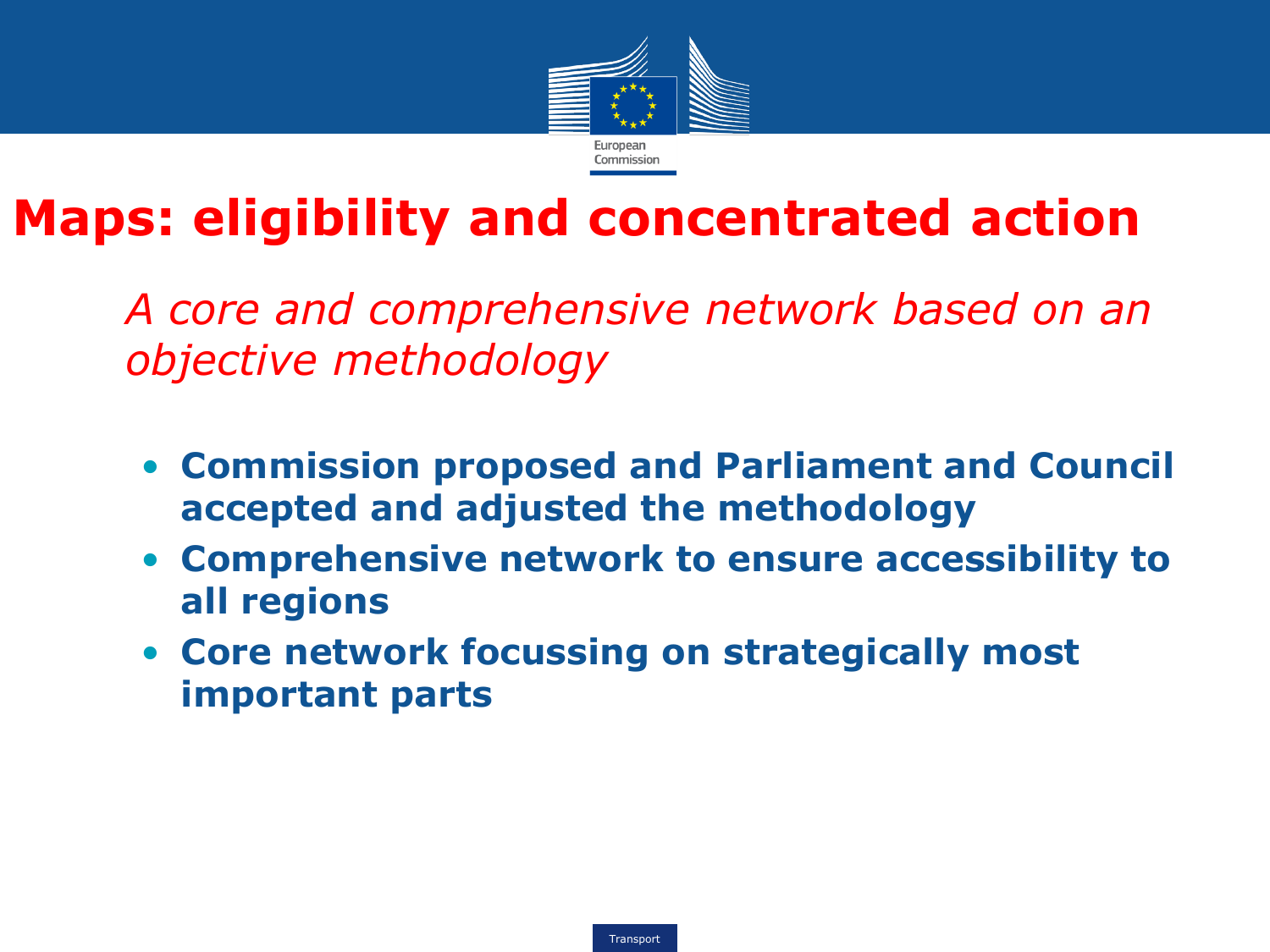## **The 9 Core Network Corridors TEN-T**

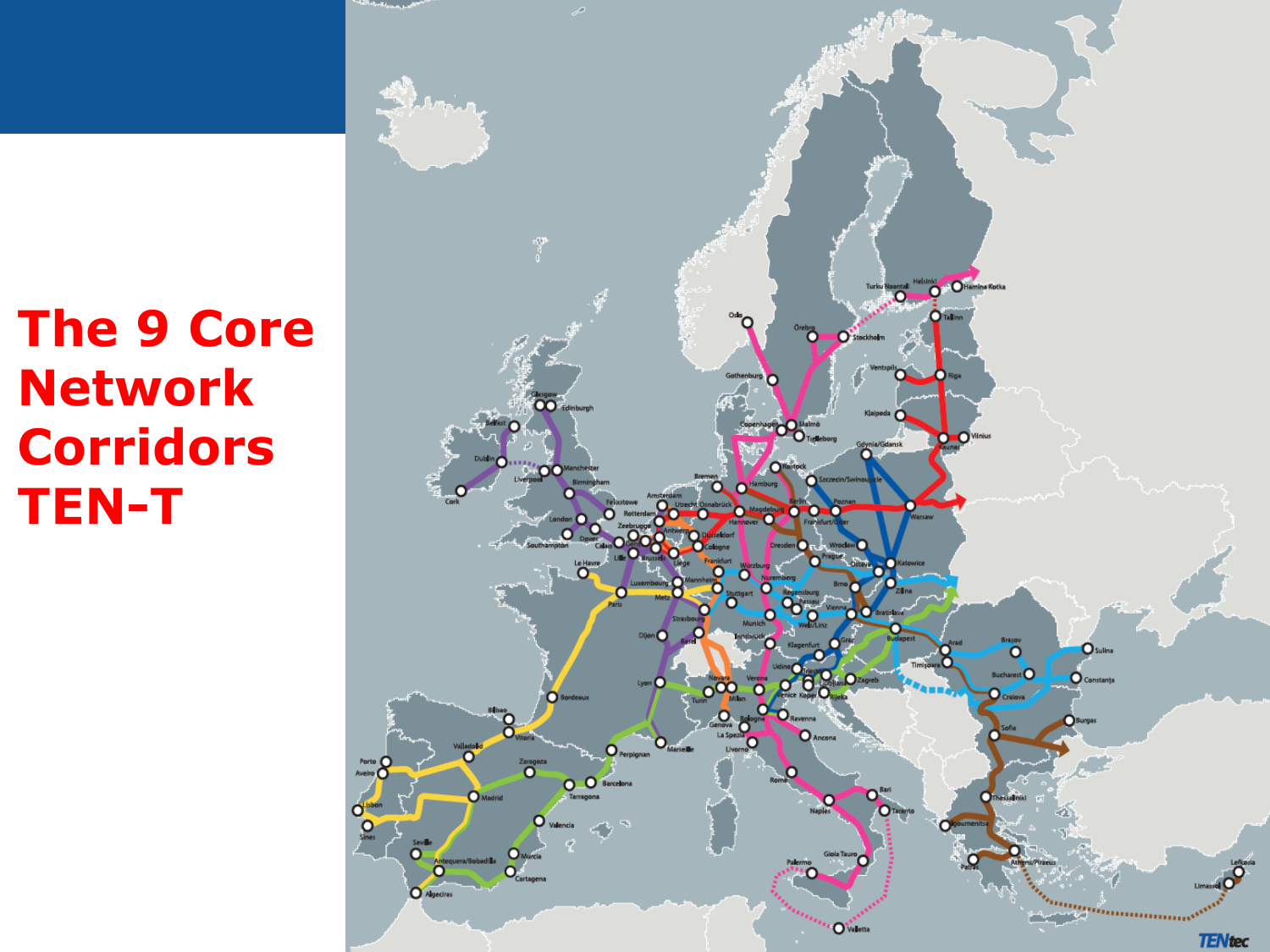

## **Motorways of the Sea: overall objective (I)**

*Establish a trans-European network of Motorways of the Sea that concentrates flows of freight on viable, regular, and reliable sea-based transport services that are integrated in logistic chains and covers all types of maritime freight operations*

## **To…**

- **Reduce Land Transport congestion**
- **Increase use of more sustainable modes of transport**
- **Increase Transport Efficiency and Effectiveness**
- **Improve accessibility to peripheral regions**

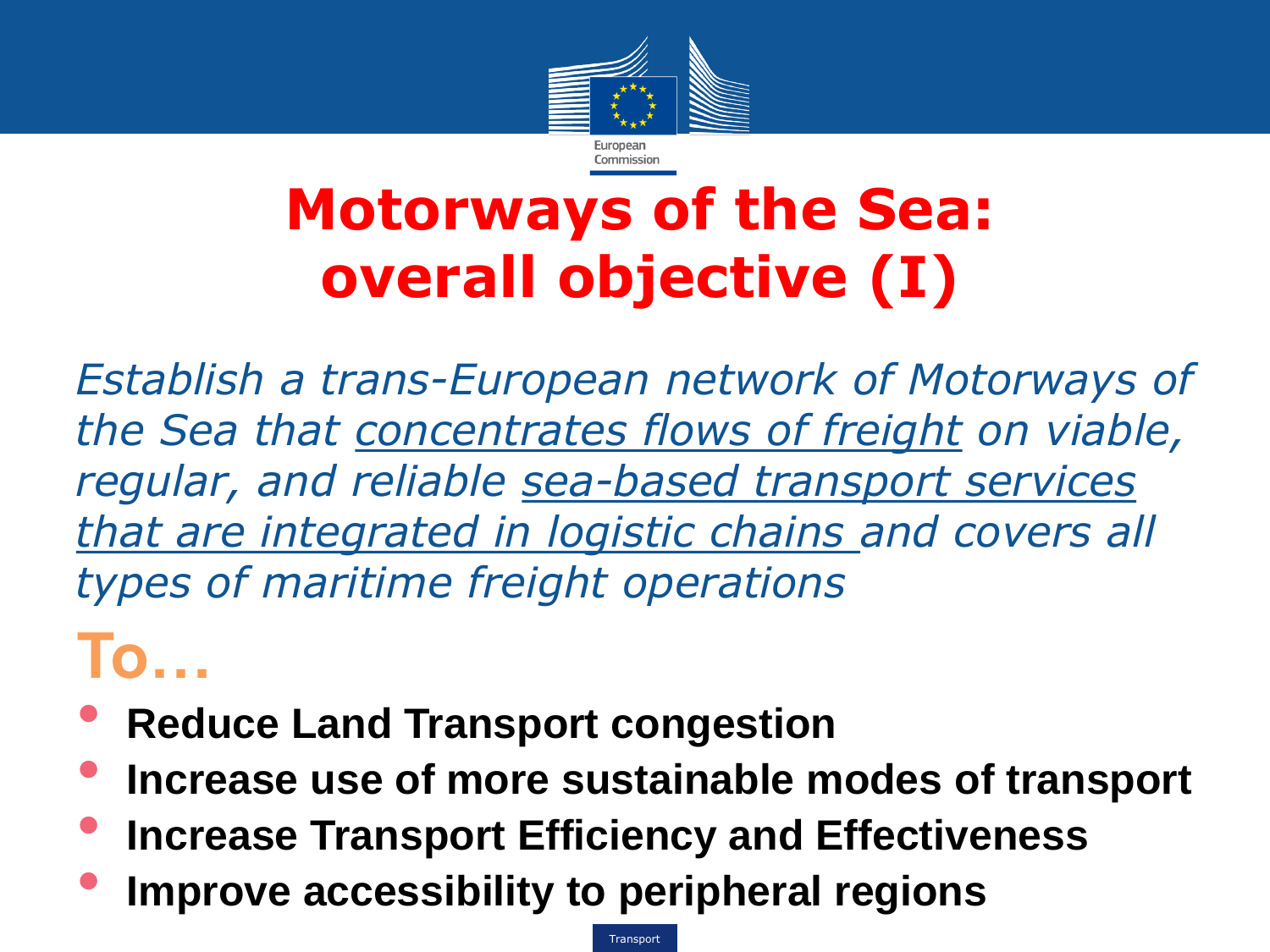

## **Motorways of the Sea - Priorities:**

### **(1) Environment**

### *(2) Integration of Maritime Transport in the Logistics Chain*

#### *(3) Maritime Safety, Traffic Management, Human Element/Training*

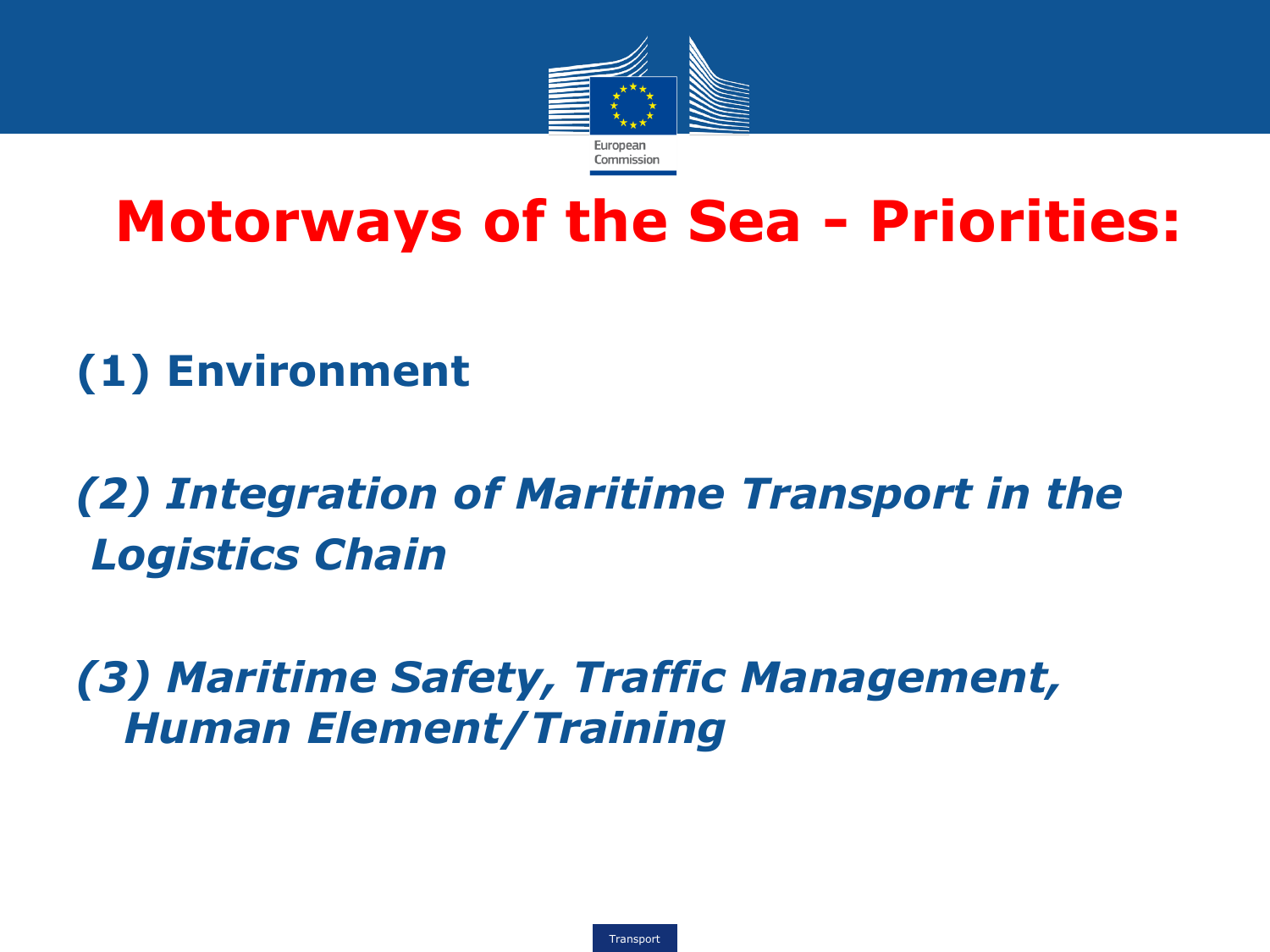

# **Priority 1 - Environment**

- **General Sustainability and Safety**
- **Contribute to "Climate Change" solutions**
- **Fostering the deployment of new technologies and systems**
- **Meeting International and European Regulations**
	- **MARPOL annex VI**
	- **Sulphur Directive**
- **HOW ? : supporting Technical Solutions – e.g. LNG + METHANOL + SCRUBBERS, etc**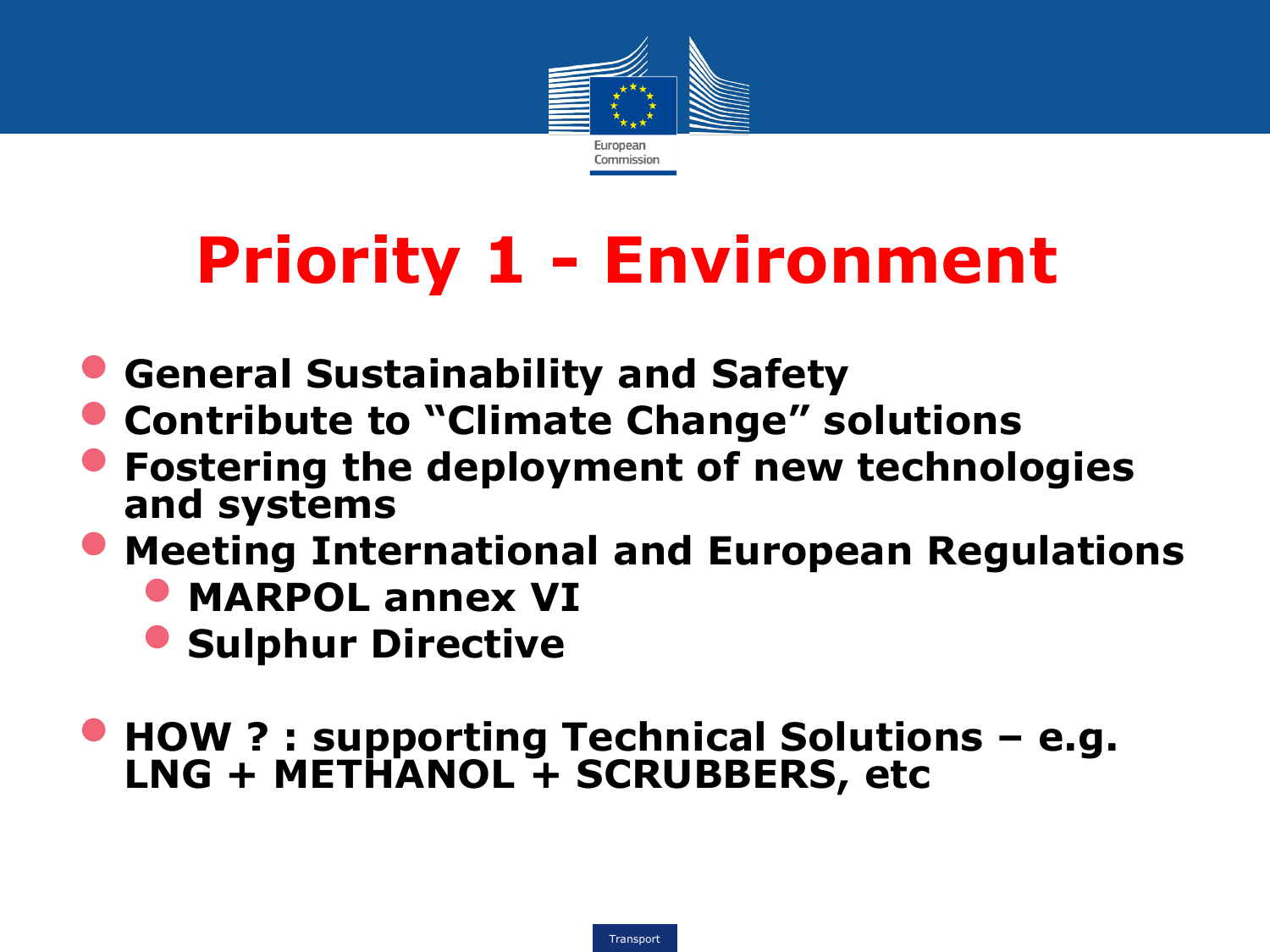

## **Priority 2 – Integration of Maritime Transport in the Logistics Chain**

- **Strengthen Cohesion**
- **Improve existing or establish new maritime links**
- **Improve Maritime Transport integration in the global logistic chain**
- **Improve transhipment and hinterland connections in Ports**
- **Multimodal connections – priority for the integration of Inland Navigation and Rail**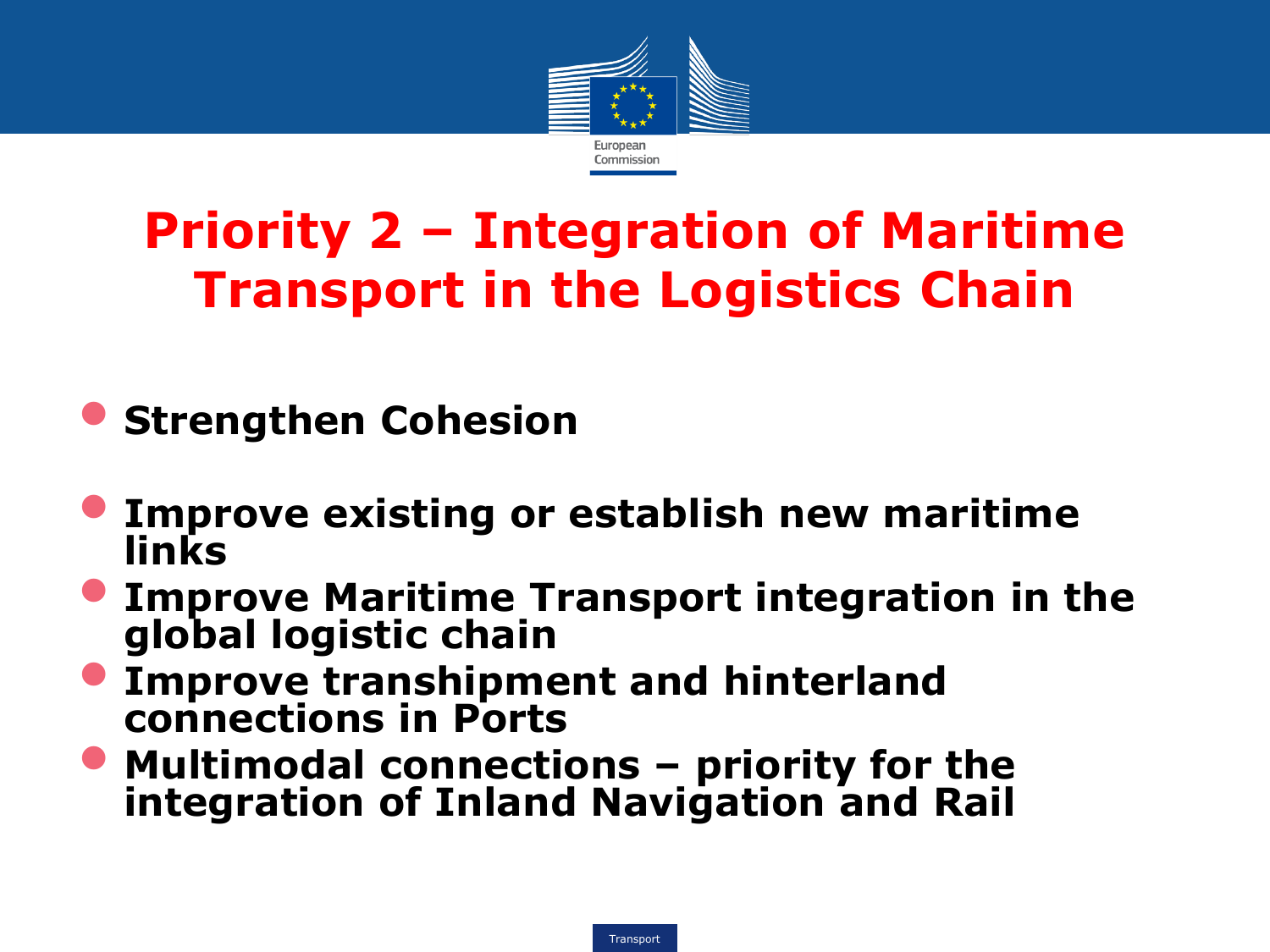

## **Priority 3 – Safety, Traffic Management, Human Element/Training**

- **General Sustainability and Safety**
- **Strengthen Cohesion**
- **Developing more Efficient Traffic and Transport Management Systems**
- **Fostering the deployment of new technologies and systems**
- **Optimisation of processes, procedures and the Human Element [e.g. Simulation Networks, long distance Training, Knowledge networks]**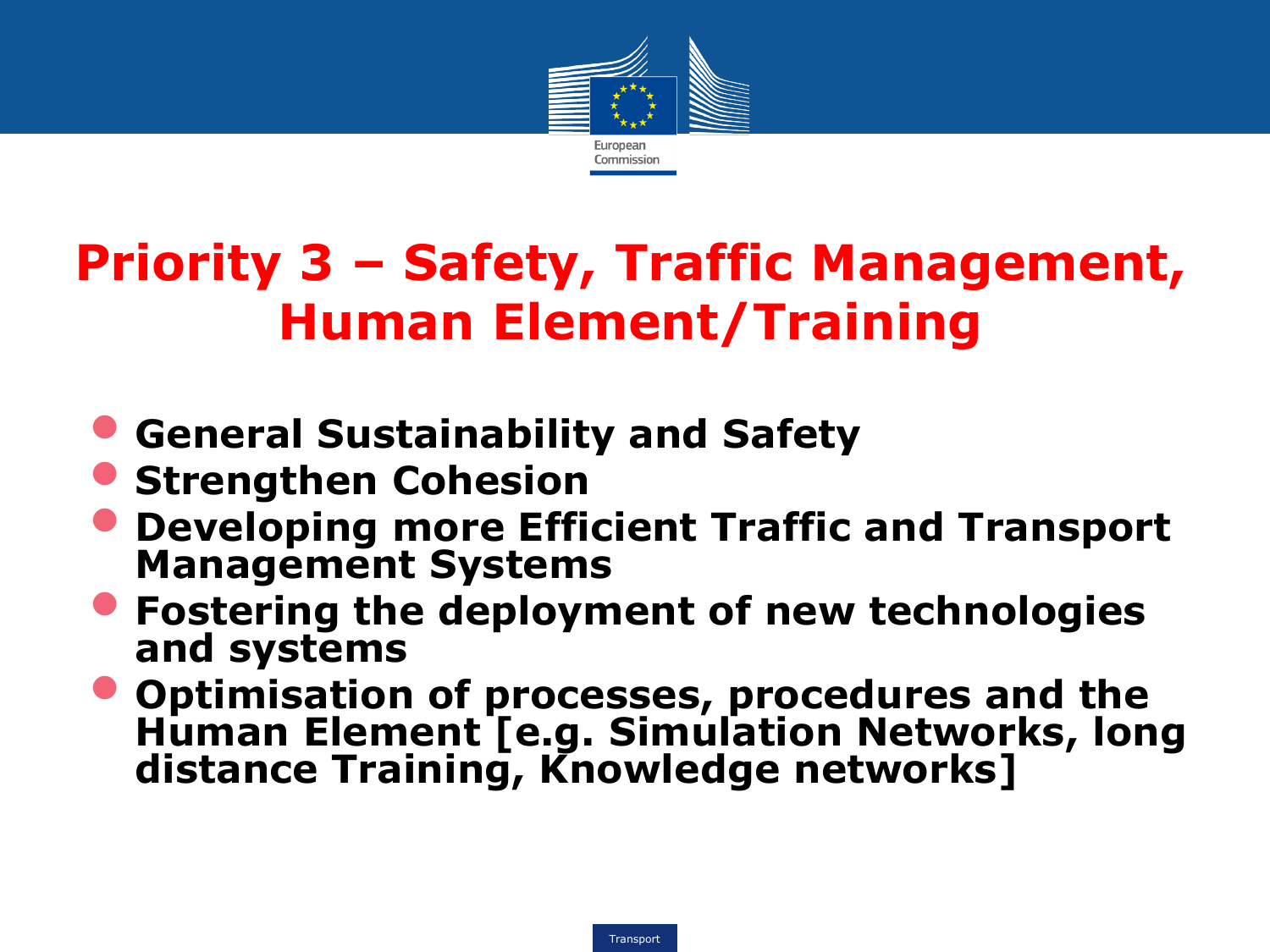

# **Motorways of the Sea: overall objective (II)**

- **Serve Internal Trade (40%)**
- **Serve External Trade (75%)**
- **Connect the Corridors to Third Countries Overseas**
	- **Mediterranean**
	- **Black Sea**
	- **Atlantic**

*…Hence connecting European Hinterland to Third Countries Hinterland…*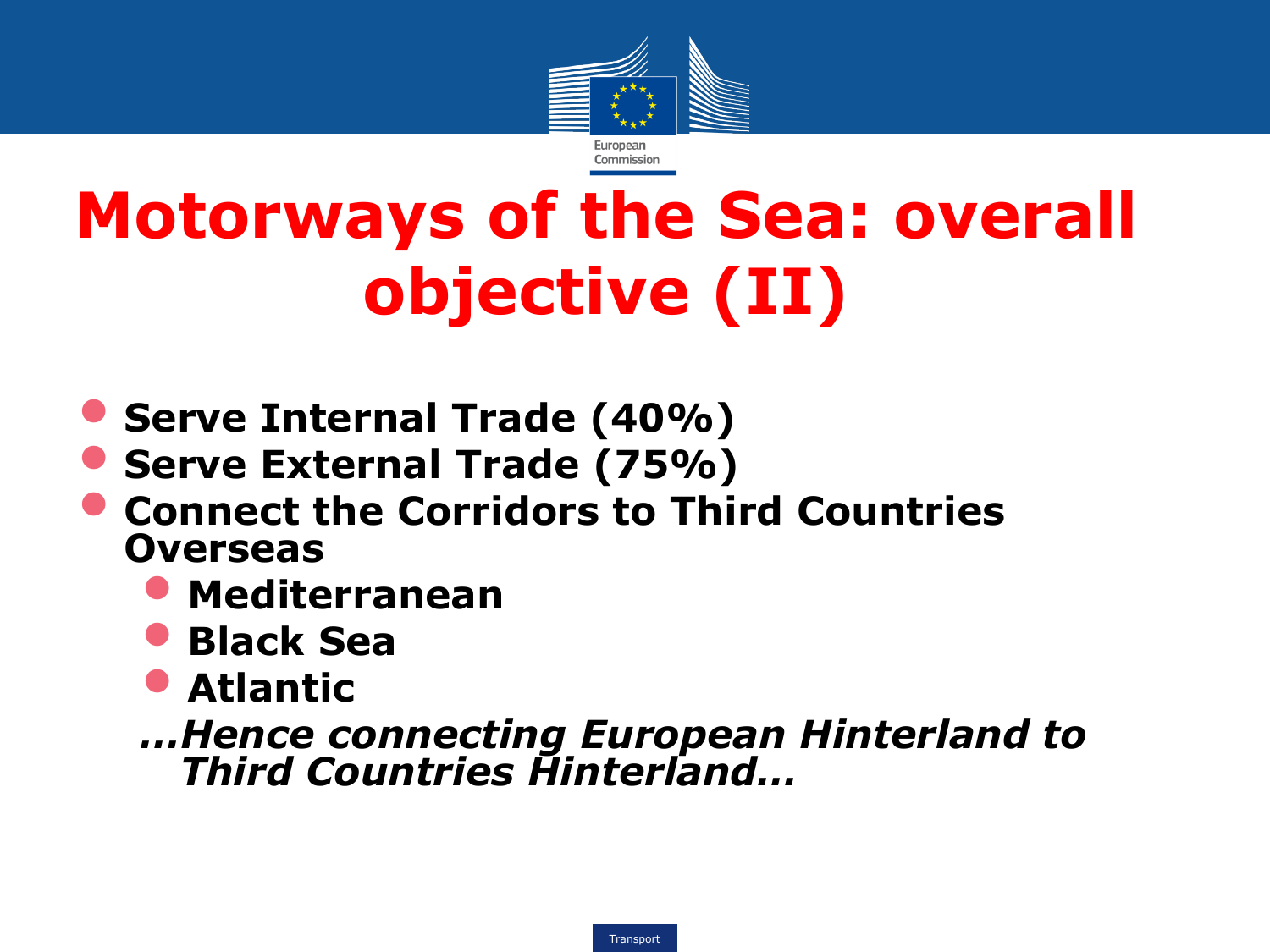

# **Motorways of the Sea: into 2020 & 2030**

**[TEN-T Art 21]**

- **European Coordinator will present a report to the European Parliament by March 2016:**
	- **Work program for MoS 2020 & Beyond**
	- **Three Main Conferences covering the 3 Priorities**
		- **November (18-19) Gothenburg on Emissions**
		- **March 2016 Venice on TM, Safety, HE**
		- **May 2016 Liverpool on Integration of Maritime Transport in the Global Logistics Chain**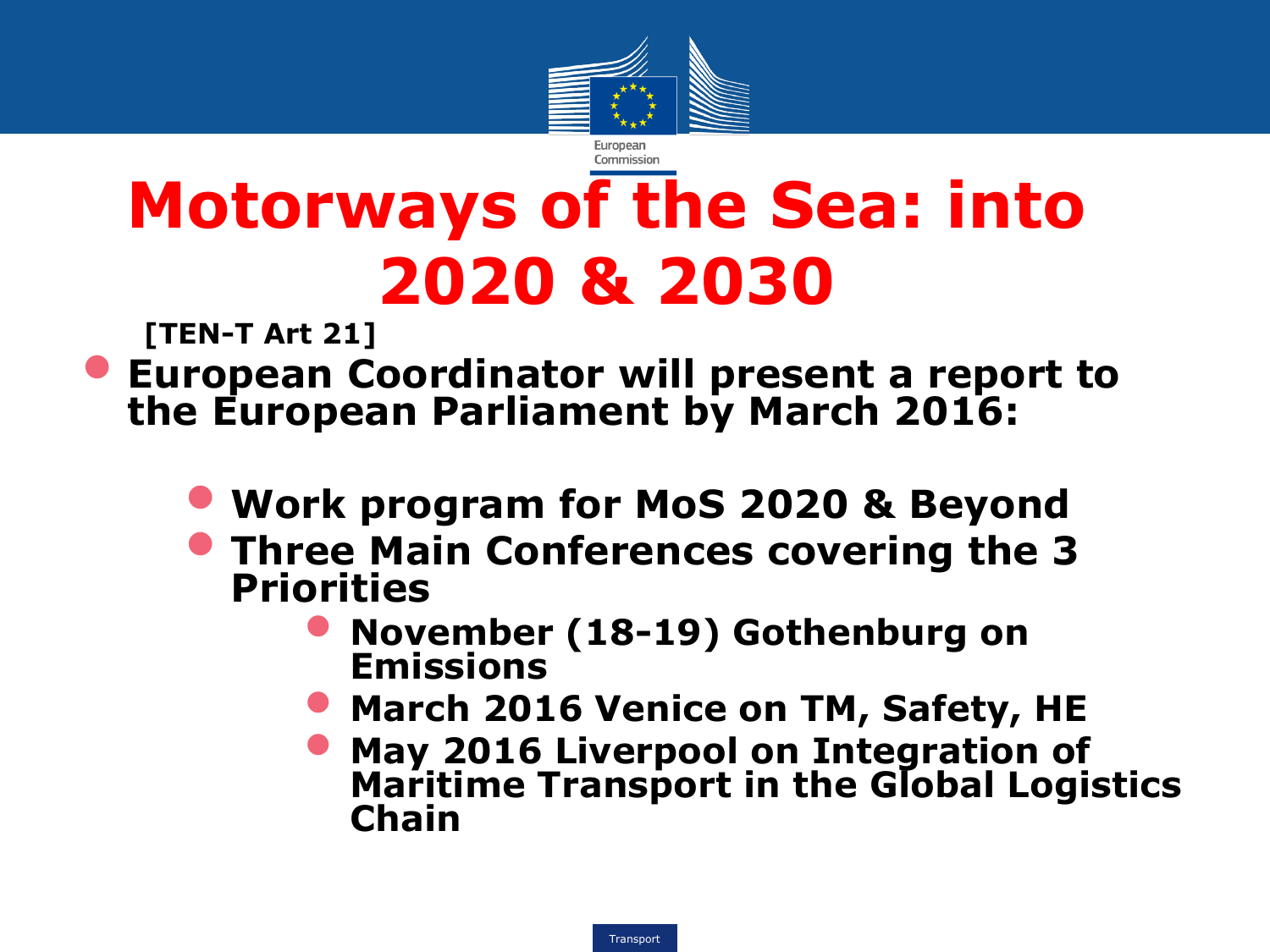

# **Connecting Europe Facility (CEF) CALL 2014**

Transport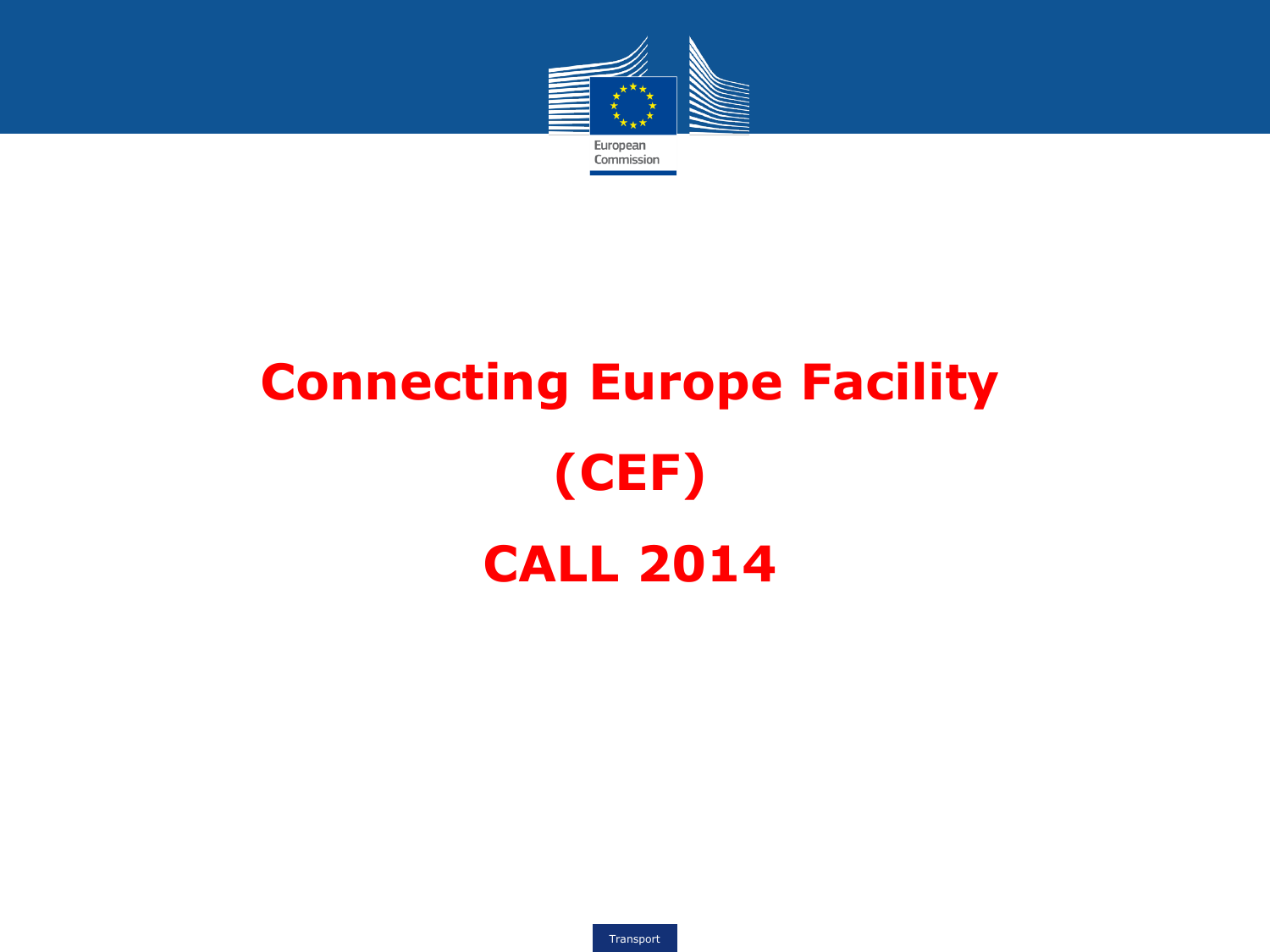

## **Calendar call 2014**

- **Work program 2014: 11,9 b€**
- **Call open from 11 September 2014 and up to 26 February 2015**
- **Information days in October 2014 in Brussels – National "Call launch" days**
- **Evaluation process between March and June 2015**
- **Selection Decision July 2015 and Financing Decision End 2015**
- **CEF remaining budget to be implemented during Calls 2015 and 2016**